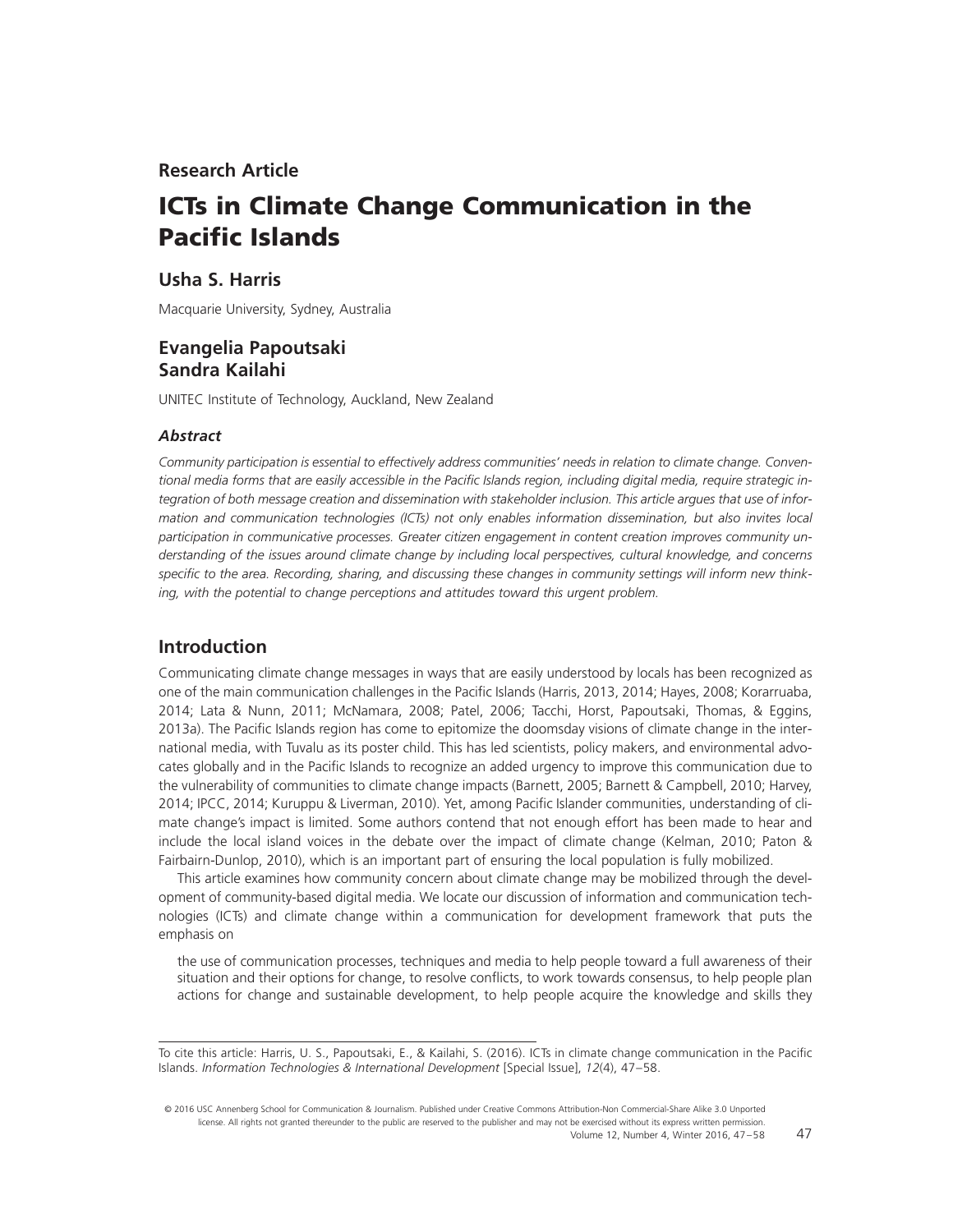need to improve their condition and that of society, and to improve the effectiveness of institutions. (Fraser & Restrepo-Estrada, 1998, p. 63)

Such an approach stresses how initiatives might use communication to improve practices, to learn, and to help achieve sustainable development through participation with people on the ground via diverse forms of communication. These range from interpersonal modes such as community dialogue; various types of media such as community radio, participatory video, and digital storytelling; entertainment education, including television and radio dramas, animation, theatre, and music; and ICTs, including mobile phones and the Internet (Lennie & Tacchi, 2012).

Using this framework we argue throughout this article that effective ICT use should not only aid information dissemination, but also should be leveraged to invite local participation in communicative processes. We begin our argument by highlighting the key issues impeding climate change communication in the Pacific, including community perceptions and attitudes, and offer some innovative examples of ICT use for community content production in response to these challenges. The second half of this article examines a case study of participatory media training to demonstrate how capacity building in digital media at the community level may offer a solution for networking and knowledge sharing about adaptation. We conclude by exploring how increased citizen engagement in content creation improves community understanding of the issues around climate change because it integrates local perspectives, cultural knowledge, and concerns specific to the community and nation.

# **ICTs and Climate Change**

ICTs are important resources in solving complex environmental problems such as climate change (Cave, 2012; Yap, 2011). *ICTs* are defined as "an expanding assembly of technologies that can be used to collect, store and share information between people using multiple devices and multiple media" (Chapman & Slaymaker, 2002, p. 1). Convergence of conventional technologies such as telephone, radio, and television with newer forms such as the Internet, wireless, and satellite technologies, coupled with computers and mobile devices, have delivered easier access to information and participation in content creation. *Digital media* in this article refers to those devices that allow for storage and retrieval of information in digital form, specifically video cameras, audio recorders, still cameras, and smartphones. Throughout this article we refer to *conventional media* as mainstream mass media such as press, radio, and television, including their online presence.

Research exploring the links among ICTs, climate change, and development has identified four main areas of ICT use—mitigation, monitoring, adaptation, and strategy (Ospina & Heeks, 2010). We apply this framework of ICT use to gain a better perspective of ICTs' potential in climate change communication. The UN's Food & Agriculture Organization has identified three main functions of ICTs: "(1) to record data and information, (2) to transform the data and information into knowledge which can be shared and, eventually (3) communicate the data, information and knowledge" (Sala, 2010, p. 3). Appropriate ICTs for specific situations and communities can play a primary role in efforts to "develop, plan, implement and manage adaptation strategies," and to improve communication within and between communities (Sala, 2010, p. 6; Yap, 2011). Information-based technologies are most effectively used in mapping long-term climate change and monitoring short-term climate variability, whereas communication-based technologies assist in information and knowledge transfer (Sala, 2010). In adaptation processes ICTs are most effective in networking and knowledge exchange of good practices, inclusion of vulnerable communities in decision making for best policy outcomes, and integration of information and knowledge that have local relevance in reducing risk and vulnerability (Ospina & Heeks, 2010). Message creation and dissemination must be strategically integrated with stakeholder inclusion using conventional media forms (participatory video and community radio) and new media (mobile and online platforms).

### **Climate Change Overview in the Pacific**

Despite the fact that South Pacific Islands emit less than 0.01% of total global greenhouse gases responsible for climate change, the region is among the most vulnerable in the world to its negative impacts (OXFAM,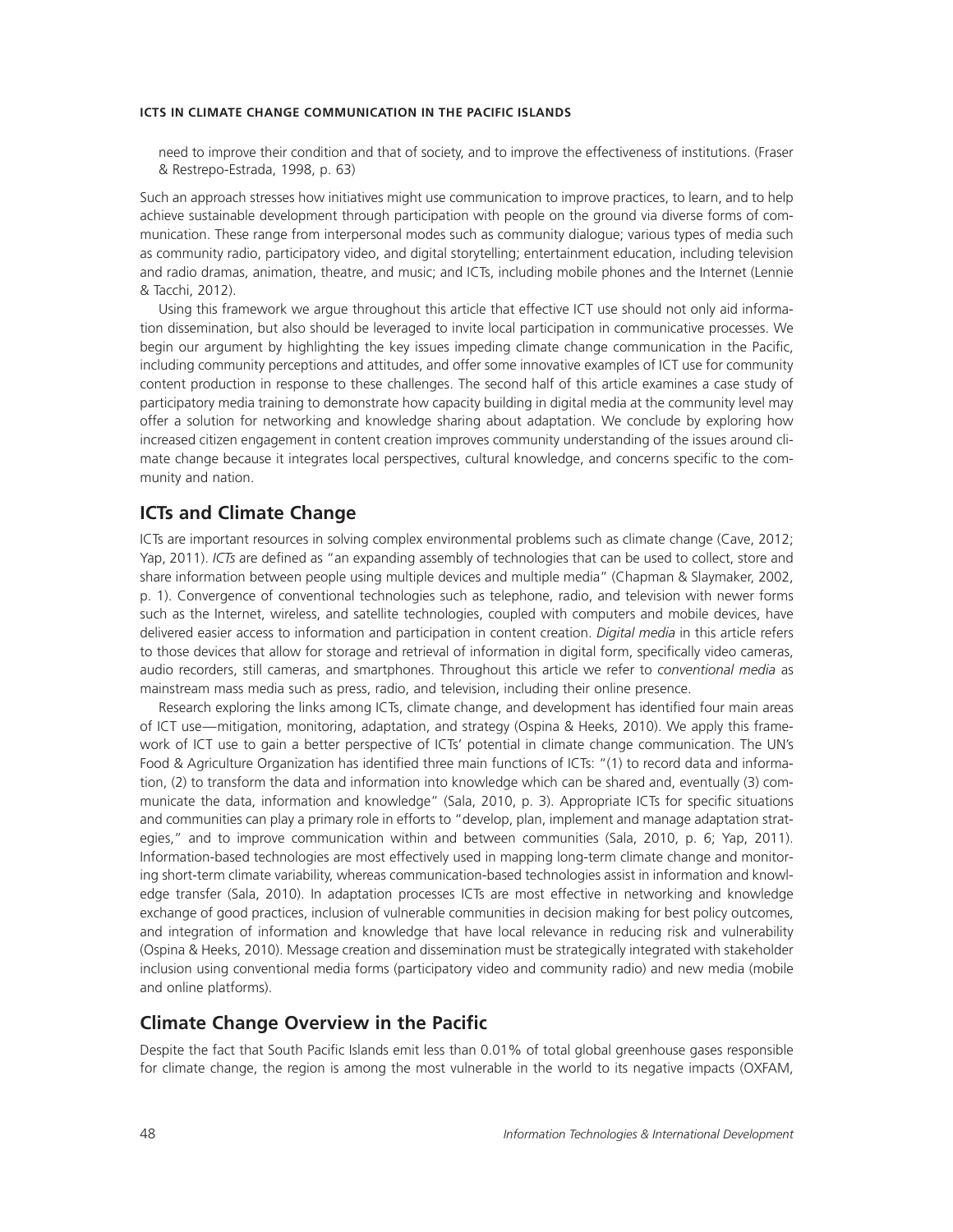2015; WWF Pacific, 2015). Pacific Island countries experience a wide range of vulnerabilities because of their small size and geographic location in the world's largest ocean (Nunn, 2009). More than 50% of the region's population lives within 1.5 km of the shore, and many of these countries are barely a few meters above sea level, putting them at extreme risk from sea level rise. Changes are already being recorded in the region's climate and ocean. Parts of the western Pacific have experienced the fastest rate of sea level rise in the world at 10mm per year (SPREP, 2013).

Rising sea levels are just one of the many effects of climate change in Pacific Islands, which also include an increase in the frequency and intensity of cyclones, coral bleaching, coastal erosion, changing patterns of pests and diseases, saltwater intrusion, storm surges and flooding, increased temperatures (affecting taro production on lowlands, increasing risk of fire), and drought. Associated impacts, both currently experienced and projected, threaten communities' livelihoods and long-term viability. Irregular rainfalls resulting in floods and droughts will have a devastating impact on agriculture production, forcing reliance on imported foods and threatening the livelihood of local farmers (Harris, 2014; SPREP, 2013).

Permanent cross-border resettlement is one of the projected impacts of climate change for some small island states, among them Tuvalu, Kiribati, and the Marshall Islands, where their populations are now coming to terms with the prospect of becoming climate refugees (McNamara & Gibson, 2009; Yamamoto & Esteban, 2014). Kiribati has already made provision for the future by purchasing land in Fiji.

# **ICTs and the Communication Context**

The Pacific Islands have a complex and rich communication and media environment. Many newspapers and newsletters are published and are increasingly available online. Radio seems to remain a key media platform for communication across vast distances and audiences. Television retains its importance, mostly in urban areas, with a growing trend toward watching it via satellite and cable, which provide greater access to foreign content to the detriment of local material.

Alongside conventional broadcast media, new forms of technology have entered the media and communication landscape. The mobile phone appears to be the most ubiquitous of these technologies. In places such as Papua New Guinea, where radio has been a dominant and effective platform, recent studies suggest that more households now have access to mobile phones than to radio (Intermedia Europe, 2012). In fact, research (Cave, 2012; Intermedia Europe, 2012) shows a rising trend in the use of mobile devices to access radio programs. One report, Economic and Social Impact of ICTs in the Pacific (Minges & Stork, 2015), found that penetration of mobile phones has risen from 49% in 2007 to 86% in 2013. In Papua New Guinea, for instance, mobiles are among the most common ways to access the Internet, with Facebook one of the most accessed sites. The number of Facebook users in the region grew over 250%, from 157,000 to 457,000, between 2011 and 2014, with 80% accessing the social media site via mobile phones (Minges & Stork, 2015).

The Southern Cross Cable Network links the West Coast of the United States, Hawaii, Fiji, Australia, and New Zealand with high-capacity fiber optic cable, with new connections to Tonga, Vanuatu, and Samoa. This has resulted in a phenomenal 1,500% rise in international Internet bandwidth, from less than 100 Mbit per second to over 5 Gbits per second in Fiji and over 1 Gbit per second in Samoa and Vanuatu. Solomon Islands is still not connected (Minge & Stork, 2015). Pacific leaders aspire to the transformative effects ICTs have on their communities and economies. This will enable the region to leapfrog more outdated and expensive systems. Meanwhile, the report by Minges and Stork (2015) notes, "The region is still coming to grips with the novelty of abundant bandwidth, enhanced coverage and cheaper tariffs" (p. 1), with user uptake of fixed broadband and 3G still limited. In addition, the report recommends developing basic digital literacy among the general public.

Yet, as the media and communication environment becomes more complex, questions remain about the appropriateness of ICTs for specific purposes such as during emergencies and disasters. The ability of broadcasters and technicians to keep current with the latest equipment and software is sometimes an issue. There is also a greater need for understanding the possibilities of integrating ICTs like mobile phones into media and communication plans for disaster-response technologies such as broadcast radio (Tacchi, Horst, Papoutsaki, Thomas, & Eggins, 2013a).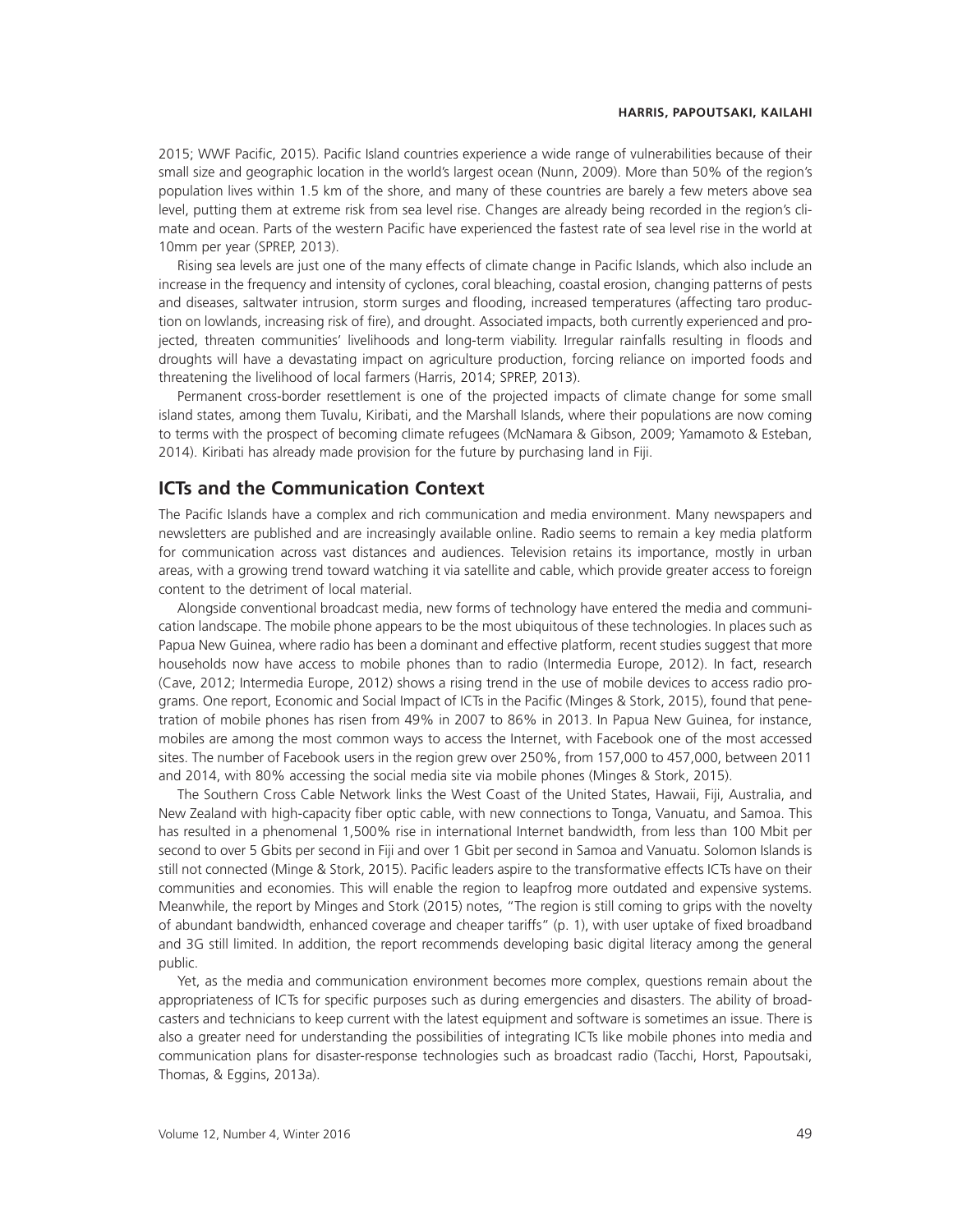# **Methodology**

The material from this article draws on research carried out through the Pacific Media Assistance Scheme (PACMAS)<sup>1</sup> baseline research project that documented the state of media and communication across 14 Pacific Island nations. One of the focus areas reviewed media and communication content associated with climate change. The main research methods included desk-based research, stakeholder interviews, and a verification of survey findings with recognized authorities in Pacific media and communication, who provided a panel of experts. Interviews were conducted with climate change scientists, government representatives, media practitioners, and NGO/CSOs that have climate change as part of their remit. The interview questions gathered information in the following areas: policies, adaptation and mitigation strategies, partnerships, awareness, communication of climate change, communication training, civil society, communication and media networks, links with media professionals and educators.

The participatory video training case study discussed in the second half of this article took place in Fiji in 2013. Research for this case study included interviews with the participants at the end of the training, participant observation by this article's first author, who conducted the training, and her reflections on the production process and workshop discussions. The aim of the research was to ascertain if and how the capacitybuilding workshop in digital media would enable participants to record, share, and discuss environmental changes in their community setting.

# **ICTs and Participation in Climate Change Dialogue**

ICT use in the Pacific Islands must be seen in terms of challenges faced and within the wider communication context, including the culture and belief systems of Pacific Islanders, which influence their perception of climate change. Public awareness is often complicated by a belief in Christian narratives, a point made by many interviewees. One person pointed to the blind faith many people demonstrate in terms of divine protection from natural disasters: "The people [are] saying no, God give us this land, yeah, and you know, he gave us this land, he will look after us as he's always done" (Tuvalu09 in Tacchi, Horst, Papoutsaki, Thomas, & Eggins, 2013g, p. 9). There are also barriers to communicating emergency preparedness knowledge due to a conflict between disaster information and religious beliefs: "Religious beliefs about God's promise to Noah to never flood the earth creates a casual attitude towards any attempts to educate the community on emergency preparedness" (Kiribati09 in Tacchi, Horst, Papoutsaki, Thomas, & Eggins, 2013c, p. 8).

Churches in the Pacific are acutely aware that the overall wellness of the Pacific people will be affected by climate change impacts (Gero, Méheux, & Dominey-Howes, 2010). The Pacific Conference of Churches<sup>2</sup> has been leading the advocacy and awareness programs on climate change through face-to-face communication, using its strong network of church leaders and women's and youth organizations and by appealing to the church community to "not wait for the heavenly aspect to receive justice and happiness—we are called to action now . . . because God wills us to do that" ((Fiji12 in Tacchi, Horst, Papoutsaki, Thomas & Eggins, 2013b, [raw data])

The following section identifies ways in which both conventional and digital media have been adopted in climate change communication to reflect the daily experiences of Pacific Islanders. The majority of examples discussed here fall either under strategy (awareness and capacity building) or adaptation (informing and networking, livelihoods, food, water; Ospina & Heeks, 2010).

# **Media Reporting**

Mainstream media are seen as important channels for raising awareness. Key findings from the PACMAS research indicate that participants in the PACMAS Media and Communication Report 2013 highlighted how media reporting, and more specifically the language used by journalists, is a common issue and plays a key role

*<sup>1.</sup> It covers 14 Paciªc Island Forum member countries: Fiji, Papua New Guinea, Solomon Islands, Vanuatu, Cook Islands, Niue, Samoa, Tonga, Tuvalu, Federated States of Micronesia, Kiribati, Marshall Islands, Nauru, and Palau.* 2. PCC is a regional ecumenical organization of 29 member churches from around the Pacific.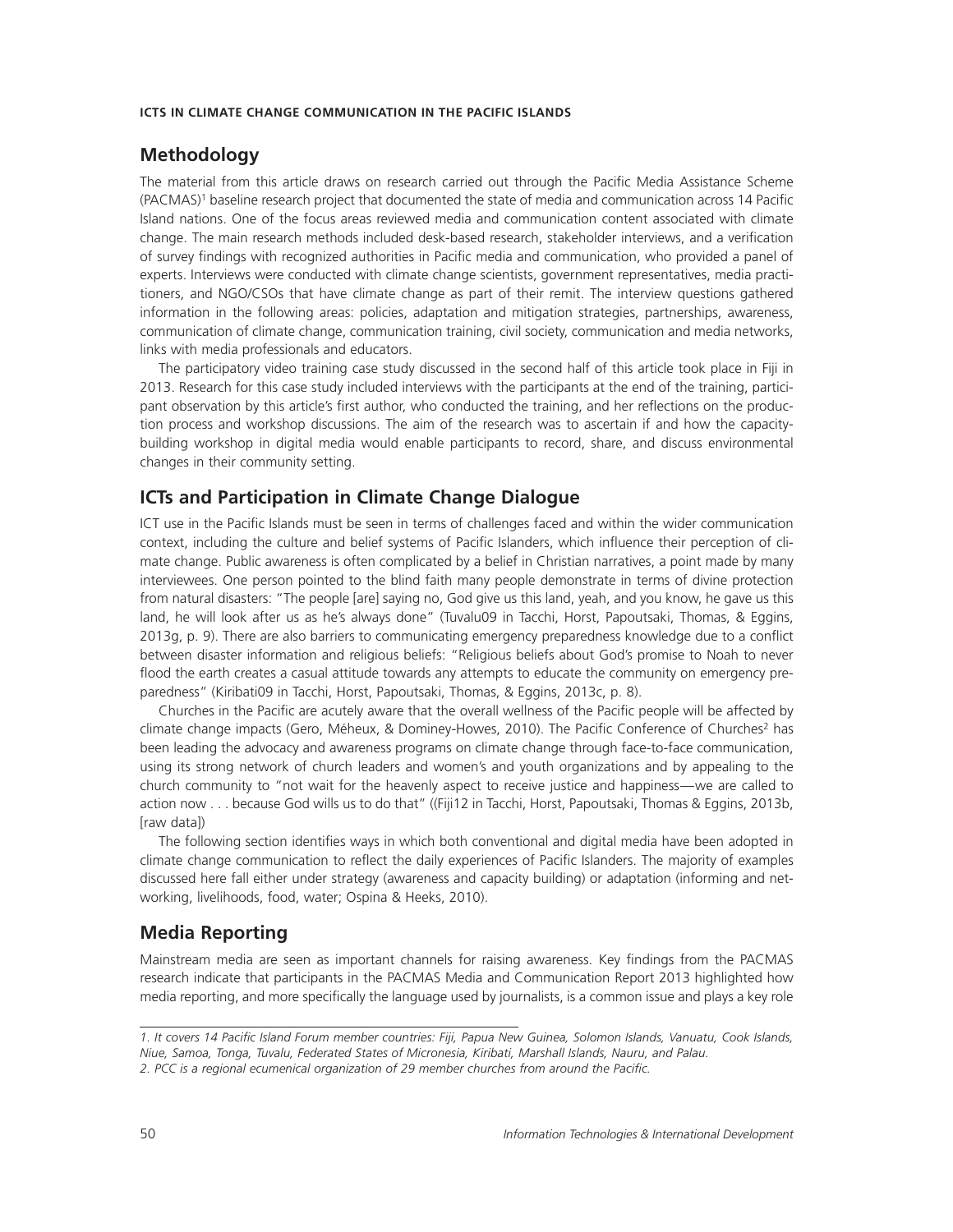in documenting climate change. Almost all respondents across the 14 countries in the study pointed out that the translation of scientific terms into local languages or in terms that communities can understand is challenging. While general awareness has been raised, journalists express difficulties in reporting interesting and new stories around the "same" issues:

I worry about the rural areas, where it's very basic, very rudimentary information about what climate change is, but they know—they recognize the changes—they just say it must be climate change but the full understanding of how one thing leads to the next—the cause and effect—that is what we try to do (Fiji05 in Tacchi et al., 2013b [raw data])

Fiji One TV encourages one of its journalists to specialize in climate change to help authorities convey their messages, bridging the jargon gap or technical term gap between scientist and journalist (Tacchi, Horst, Papoutsaki, Thomas, & Eggins, 2013b).

In some countries such as Kiribati and Palau, people report information fatigue with regard to climate change:

It's hard to make climate change new and interesting. I mean we've been hearing about it for so long, that we need . . . some kind of a source that's providing us with new angle stories that we can kind of make into a local story. (Palau03 in Tacchi, Horst, Papoutsaki, Thomas, & Eggins, 2013f, p. 8)

This might be attributed to the difficulty of translating climate change issues into local stories that are relevant to people who might not see climate change as an immediate threat (Tacchi et al., 2013a). A more effective way to communicate climate change would be to use local examples of environment changes as suggested by an interviewee from Marshall Islands:

You know, these are all things that people notice on their own. . . . the coastal erosion, the trees that are going down, the gravesides that are going down and that's where we point out and say "that's climate change," that's an effect of climate change, and that's gonna continue to happen. So those are the ways that we're able to connect with community members. (Marshalls01 in Tacchi, Horst, Papoutsaki, Thomas, & Eggins, 2013d)

In Niue some participants expressed a need to acknowledge traditional ways to predict extreme weather patterns.

Some people when they look out the sea, the birds, if the skies are a bit... orange. . . , know there's a cyclone out there. We... start putting up our shutters even though the warning hasn't come out yet. Sometimes traditional knowledge actually helps us a lot more than some of the scientific stuff. (Niue07 in Tacchi, Horst, Papoutsaki, Thomas, & Eggins, 2013e, p. 10)

There is a propensity to report on events in the urban center because it is cheaper and faster. Reporting from the field is important in order to share the work of scientists or community efforts in adaptation; however, resources are not always available for this to occur. With growing social media presence in the region, Facebook and, to some degree, Twitter have become sources of information for journalists during natural disasters. For example, radio stations in Fiji and Vanuatu have turned to Facebook to receive updates from listeners in affected areas during floods and cyclones (Tacchi et al., 2013b).

# **Regional Networks**

Messages about climate change are disseminated at a regional level through various organizations and networks. *The Pacific Adventures of the Climate Crab* and *Cloud Nasara* are good examples of the edutainment model, in which short, animated films help increase awareness of the science and impacts of climate variability in the Pacific, with specific focus on how to prepare for future El Niño and La Niña events. This project is a collaboration between the Red Cross and the Australian government's Pacific-Australia Climate Change Science and Adaptation Planning Program.3

*<sup>3.</sup> www.paciªcclimatechangescience.org/animations/*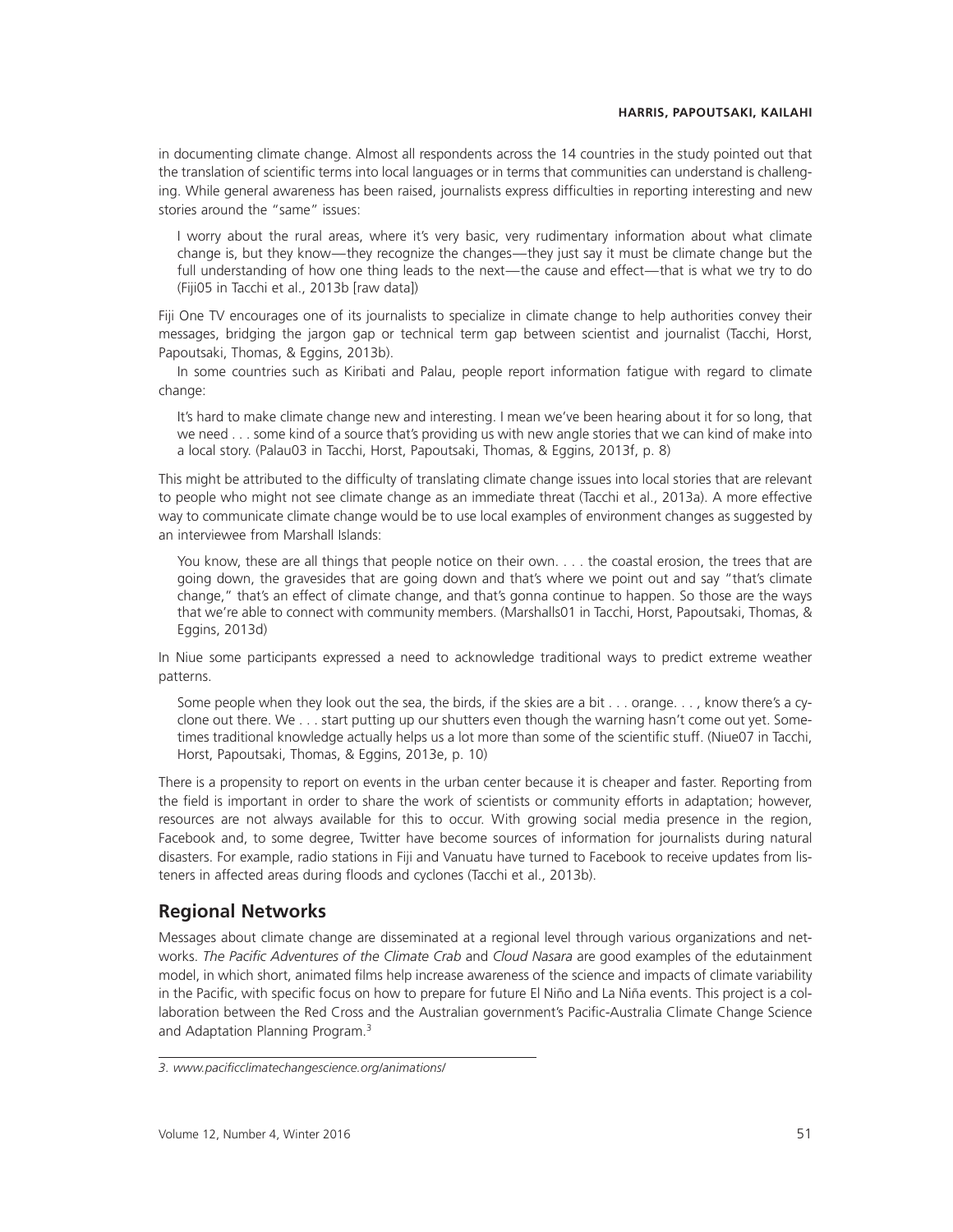The Pacific Climate Change portal<sup>4</sup> acts as a hub for climate change information and knowledge sharing through resources such as an events calendar, links to documents, databases, an image and video gallery, and glossary definitions that are hyperlinked to key terms. Pacific Solutions Exchange,<sup>5</sup> a UN Development Programme listserv, encourages dialogue among its membership. Members post inquiries on specific topics and share answers, insights, experiences, and lessons learned to help their counterparts in the Pacific (Harris, 2014).

Fading Paradise is a multimedia resource developed by the Foundation of the Peoples of the South Pacific International to improve people's understanding about climate change. It is a compilation<sup>6</sup> of eight fiction stories by author Jim Bentley that portray the detrimental effects of climate change in the Pacific and are available in the form of comic books, audio CDs, 2D animation videos, and Braille.

# **Community-led Media**

The communication challenges presented above point to the potential that ICTs present in addressing issues of local participation and content that are inclusive of gender, youth, and marginalized communities. As femaleheaded households are most affected by climate change impacts, Ospina and Heeks (2010) suggest that ICTs could play a key role by providing relevant information, capacity building, and empowerment to strengthen women's adaptive capacity.

Community radio is an important forum that invites participation by and gives voice to women and youth. FemLINKPACIFIC, a women-led community radio station in Fiji, has been documenting women's experiences with floods and other natural disasters in their communities since 2004. It has a Facebook presence and uses rural networks such as women's clubs. FemLINKPACIFIC campaigns for gender-based disaster risk management–response strategies "because women are often left out of the formal discussions and decision making process in any disaster although they are the ones that are responsible at household level" (Fiji15 in Tacchi et al., 2013b [raw data])

Given the popularity of social media in the region, this tool is more likely to make it easier for communities to actively shape and take part in their own awareness process, introduce their own solutions to climate change mitigation, and share these solutions with other Pacific communities. Project Survival Pacific, Fiji's youth climate change movement, is a good example of youth-based social media, which mainly shares stories through its Facebook page<sup>7</sup> to reach out to young people, using approachable language. UNICEF Pacific's use of social media, in particular Facebook,<sup>8</sup> provides a better example of successful youth engagement in climate change communication. When its one-way communication-sharing platform resulted in poor youth engagement, they changed to a participatory approach that provided users with not only more opportunities to share and co-create, but also to control the Facebook page. This resulted in a 1,600% increase in engagement, including the youth-driven online game Pacific Climate Change, whose objective is to explore social media as a platform for co-creating content.9 This offers a good example of ICT use for interactive social dialogue, youth engagement, and participatory communication.

Participatory media training projects have been implemented regionally as part of the PACMAS strategic activity on climate change awareness that has seen the adoption of innovative participatory approaches that highlight local issues through community involvement. A notable project is the Action Against Climate Change (A2C2), which has produced a series of 21 videos as well as audio and online content to mentor high school students across the Pacific in the production of media content to raise climate change awareness and to understand how climate change will affect their lives and futures. This content has been disseminated through

*<sup>4.</sup> www.paciªcclimatechange.net*

*<sup>5.</sup> www.solutionexchange-un.net*

<sup>6.</sup> www.pacmas.org/profile/fading-paradise-a-comprehensive-climate-change-resource-for-the-pacific/

*<sup>7.</sup> https://www.facebook.com/projectsurvival*

<sup>8.</sup> https://www.facebook.com/likeunicefpacific

<sup>9.</sup> https://www.facebook.com/likeunicefpacific#!/likeunicefpacific/app\_130438327038952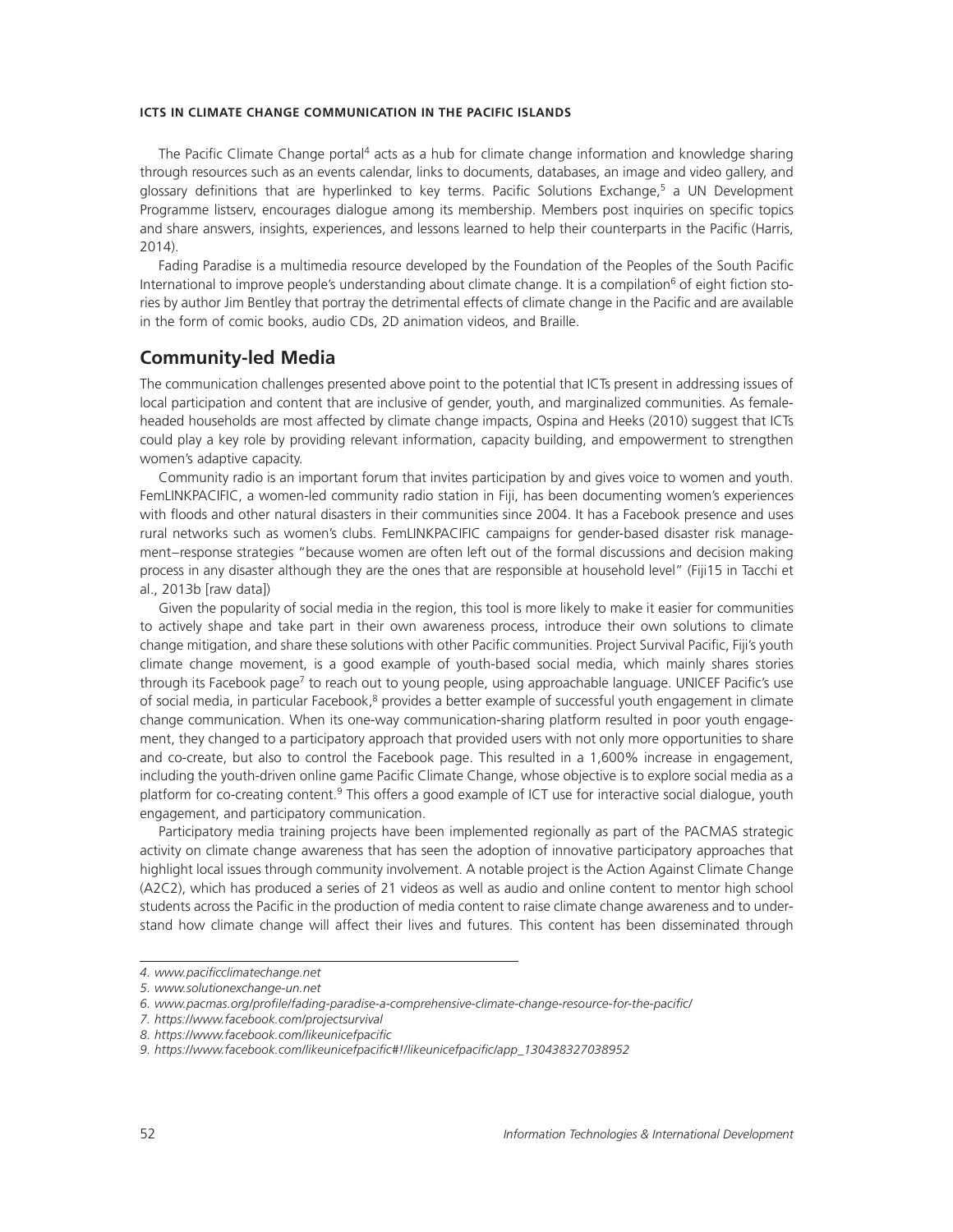television, radio, newspapers, and online platforms.<sup>10</sup> The implementing partner, Apidae Development Innovations' Joelle Auffray (2013), noted:

A2C2 is about engaging youth to use their unique voices to create compelling media content across different platforms about climate change issues. These youth–driven media products will be seen and heard by decision makers across the Pacific to raise awareness about climate change issues and adaptation options.

The films have received international exposure, reaching the final rounds of the Action4Climate film competition sponsored by the World Bank's Global Communication Program. The films were also screened at the Cannes Film Festival, in Times Square, and at a private meeting of World Bank Group leaders, the International Monetary Fund, the United Nations, and the Pacific Media Summit.

Another participatory initiative shared by members of Pacific Solutions Exchange<sup>11</sup> include the NGO 350.org, which coordinates global climate movement and offers its teams working on the ground across the Pacific the opportunity to share their own perspectives on climate-related issues. Participatory media has become an important element of its work as it ensures stories about climate impacts coming out of the islands are shaped and told by Pacific Islanders living with the impacts of climate change and not by someone else. This included the use of Twitter during tropical cyclones Pam in Vanuatu and Winston in Fiji. Further Arts, based in Vanuatu, runs a range of arts, media, and cultural projects to develop long-term social and commercial enterprises that are culturally, socially, environmentally, and financially sustainable. Further Arts, a community arts organization, uses participatory methodology in a peer-to-peer knowledge exchange through its media hub in Port Vila, Vanuatu. Small Voices Samoa is an initiative led by Brianna Fruean, a young ambassador who is combating climate change, who uses YouTube and Facebook to advocate for her school and community to take better care of their natural surroundings. She attributes her success to the use of participatory media through which she engages with her local and international community. While these activities offer possibilities for a younger generation, issues of illiteracy and capacity often remain overlooked. For these reasons video and radio technologies are favored because they involve oral cultures and invite participation by those who cannot read or write.

# **Participatory Video Training**

Participatory video is still underused in the Pacific, but it may prove to be a viable discursive space by which to engage communities in climate change issues. Projects are designed as bottom-up initiatives that enable integration of indigenous narratives and cultural practices. The production process helps a community understand the immediate risks from climate change by recording changes to their environment and their impact on daily life. Through dialogue with other community members, in discussions with environmental experts, and by researching traditional adaptation methods, community members learn how to plan for the future (Harris, 2014). An idea for the project cannot be imposed from the outside, but must come from within through an exchange of views on topics such as adaptation methods, agricultural productivity, or water use. The production process encourages people to think creatively about a problem, reach consensus, and take collective action through a democratic exchange that may challenge the hierarchical structure at local and national levels (Harris & Bau, 2014).

The following case study of a participatory video workshop conducted by the first author of this article provides more in-depth discussion of the process and participant feedback. An eight-day "training of trainers" workshop in participatory media production techniques was conducted in Fiji in 2013 with a small regional NGO, Pacific Gender Climate Coalition, for its in-country facilitators from Cook Islands, Fiji, Guam, Kiribati, Niue, and Papua New Guinea. The workshop consisted of discussions, hands-on training with video and audio equipment, and collaborative group work, resulting in the production of five short video stories on the subjects of climate change and sustainable industries. On the first day, participants were introduced to key terms and

*<sup>10.</sup> www.pacmas.org/proªle/action-against-climate-change-vanuatu/*

*<sup>11.</sup> www.solutionexchange-un.net/repository/pc/ccd/cr50-eng-14042016.pdf*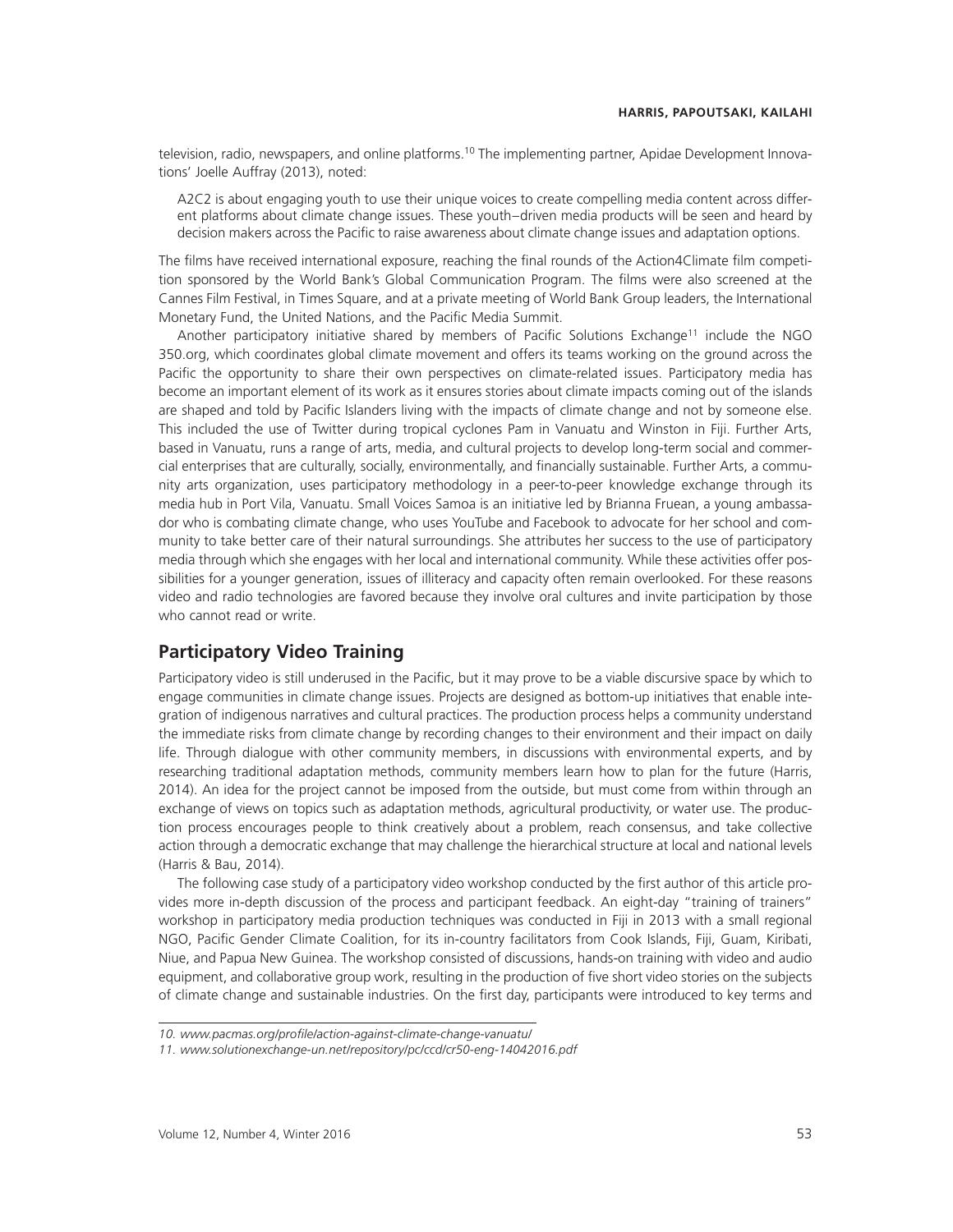concepts such as *participatory media* and *communication for development*. They were specifically asked to reflect on what the word *participation* meant to them, consider some of its challenges, identify their own methods of working with the community, and discuss how they might be able to integrate participatory approaches to their work on climate change. On the second day, the group was asked to collaboratively identify key themes and topics on climate change. They then divided into teams of two to develop story ideas. Hands-on training in all aspects of video production and digital editing continued throughout the week. For their final project, each participant identified a community with which they could produce a 5–10-minute story exploring a climate change theme. Viewing sessions, an important part of the participatory video process, allowed participants to provide feedback on both the technical and content aspects of each other's works-inprogress as well as to enjoy a sense of achievement.

The participants came from diverse professional backgrounds, including marine biology, law, education, and media, which invited insightful perspectives on how these areas inform climate change discourse (Harris, 2013). For example, the marine biologist observed, "People like me bring in the content and we learn the new tool to communicate the messages we have been trying to disseminate to the communities without much success."

Mainstream media's inability to reflect local perspectives because of journalistic practices and routines was recognized by the journalist on the team:

I think like a journalist. This training taught me to think about letting the community dictate what the story angle is and then let them tell it in their own words and decide how it should be told. They lead, we follow.

Two media students from Fiji National University worked alongside the participants as production assistants. This created an intergenerational knowledge exchange, with the students supporting the older participants in production exercises while increasing their own understanding of climate change issues. The workshop also included a retired school teacher with a disability. As a member of the production team, he was able to comfortably use audio recording equipment and even provide his wheelchair as a smooth dolly (moving shot) for some outdoor sequences.

Participants planned to include communities by asking them to share their stories such as through a thenand-now approach, looking at how things have changed over time through the eyes of village elders. This may include evidence of coastal erosion and its impact on heritage sites by comparing old and new photographs, or this may include the ways in which communities have adapted to these changes. Another important aspect of this workshop was a commitment by the participants to share their skills in camera and editing with two other people in their geographic area or area of expertise so that the knowledge would not be lost. The following comment by the NGO worker highlights the importance of including the people in the media production process:

Participatory media can bring people to the fore loud and clear where physical, economic, environmental, and social evidence would speak for themselves to influence people's thinking and, ultimately, government policies; and I believe that this is the brightest and noblest character of participatory media.

Funding<sup>12</sup> for the project enabled the purchase of four production kits that included a Handycam with built-in projector, waterproof still digital camera, audio recorder, Mac laptop for editing, and other peripherals such as microphones, spare batteries, and storage devices. Facilitators took these kits back to their communities to produce climate change stories and train other community members (Harris, 2014). While the dialogue process was important, challenges in creating "sustainable dialogue" persist. For example, it remains unclear how successfully the next phase of the project was implemented without follow-up visits and training. Time pressures on busy people who attend such training and a lack of continued capacity building and technical support can hinder effective skills transfer. Knowledge sharing at a community level remains a challenge and may require more permanent solutions such as setting up ICT hubs to support digital literacy.

*<sup>12.</sup> Funding for this project was provided under the PACMAS Innovation Fund.*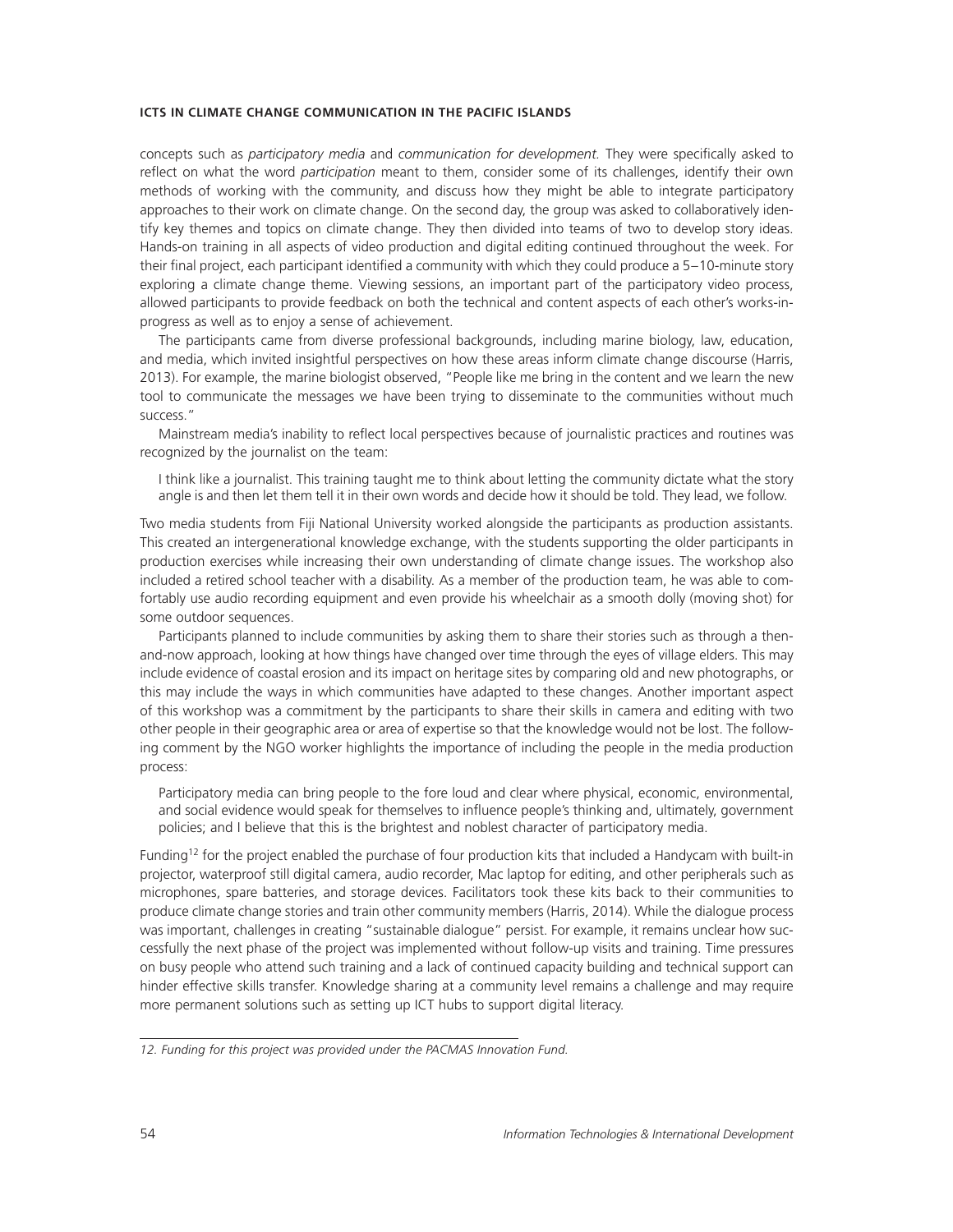# **Conclusion**

There are encouraging signs of ICTs being applied in climate change communication to help address some of the communication challenges identified by the PACMAS baseline research. However, Cave (2012) argues:

The use of ICT tools for development in the Pacific has been tentative and ad hoc. With the exception of mobile banking, mobile application options are very limited, both in terms of the quantity of applications available to Pacific populations and also in the scope of services offered. (p. 15)

Pacific Island leaders, like their Small Island Developing States counterparts, have recognized the importance of climate change communication. For example, in 2011 the Secretariat of the Pacific Community acknowledged the role ICTs can play in "the development, governance and sustainable livelihood of the people of the Pacific" (cited in Cave, 2010, p. 22); however, there remain significant limitations to implementing a coordinated ICT for development strategy. Any projects to disseminate ICTs must factor in a capacity-building component among end users as well as ensure maintenance and easy access to servicing the technologies in use (Harris & Bau, 2014). Currently ICTs are used in varied ways with varying skill. While there are attempts to integrate ICTs at various levels, these are top-down, passive information-sharing strategies. It is important to note that few are initiated at the community level.

The intractable problems posed by climate change will affect the socioeconomic development of island communities in the coming years, and ICTs offer ways by which vulnerable communities can participate in the climate change discourse at the national and global levels. Using innovative approaches, ICTs enable communities to create content of relevance to local audiences while giving voice to those on the margins, including youth, women, and people with disabilities. This article has identified key challenges to climate change communication and demonstrated some ways in which ICTs are being adopted for education, training, and awareness-raising campaigns in Pacific Island countries. A more comprehensive study is needed to expand our understanding of how community-led, culture-based communication might be fully integrated into climate change communication strategies in the Pacific. Improving people's knowledge of the long-term consequences of climate change must begin with their increased understanding of local impacts that are already affecting their daily life. Recording, sharing, and discussing these changes within local community settings is the first step in changing people's perceptions and attitudes toward this urgent issue. ■

**Usha S. Harris,** Lecturer, Department of Media Music Communication and Cultural Studies at Macquarie University. usha.harris@mq.edu.au

**Evangelia Papoutsaki,** Associate Professor, Communication Studies, UNITEC Institute of Technology. epapoutsaki@unitec.ac.nz

**Sandra Kailahi,** Researcher and Masters Candidate at UNITEC Institute of Technology. sandra.kailahi@gmail.com

### **References**

- Auffray, J. (2013). A2C2: Engaging youth to raise awareness about climate change issues [Web log post]. Port Vila, Vanuatu: Pacific Media Assistance Scheme. Retrieved from http://www.pacmas.org/blog-post/ a2c2-engaging-youth-to-raise-awareness-about-climate-change-issues
- Barnett, J. (2005). Titanic states? Impacts and responses to climate change in the Pacific Islands. *Journal of International Affairs, 59,* 203–219.
- Barnett, J., & Campbell, J. (2010). *Climate change and small island states: Power, knowledge and the South* Pacific. London, UK: Earthscan.
- Cave, D. (2012, November). *Digital islands: How the Pacific's ICT revolution is transforming the region* (Analysis). Sydney, Australia: Lowy Institute for International Policy. Retrieved from http://www .lowyinstitute.org/files/cave\_digital\_islands\_web.pdf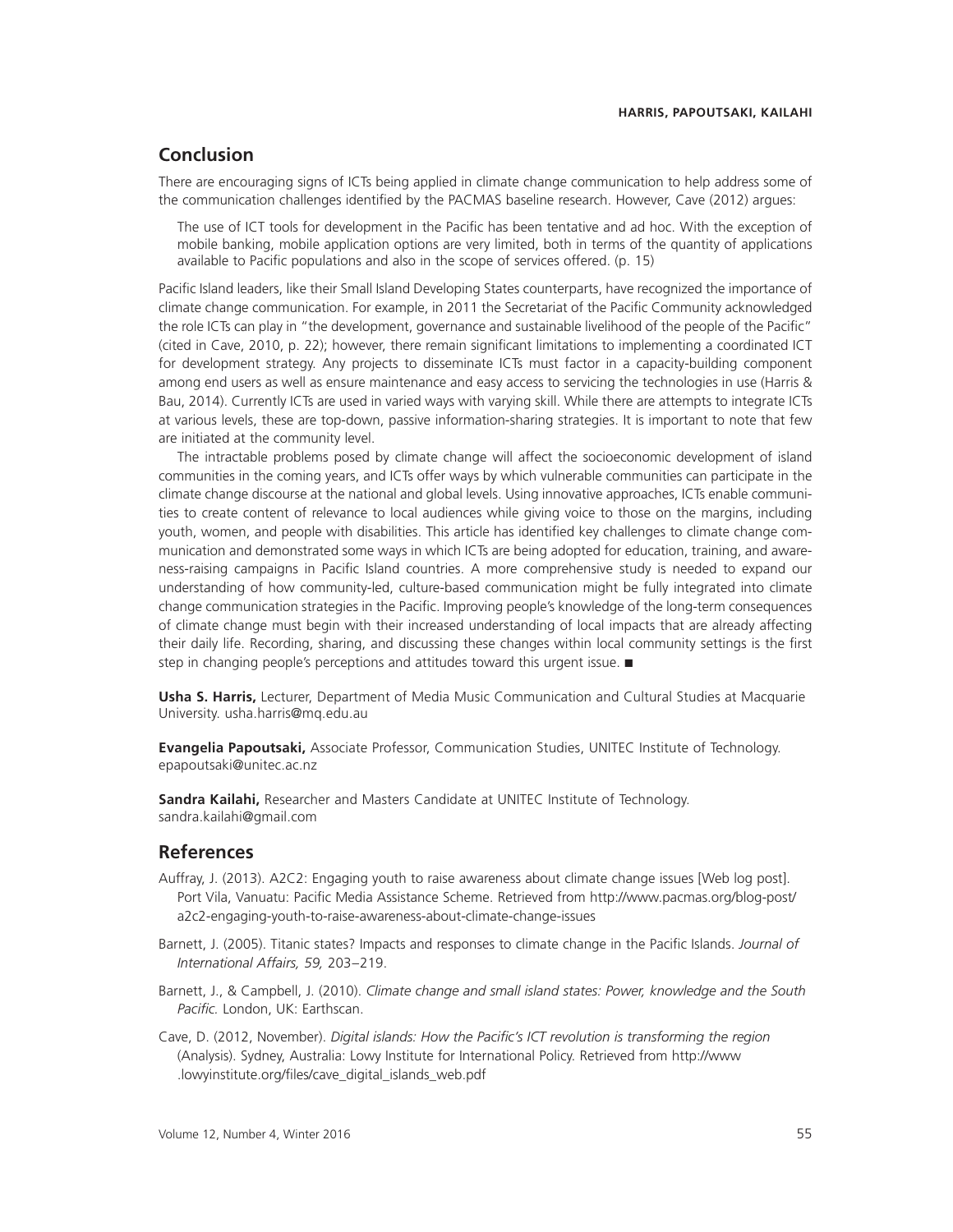- Chapman, R., & Slaymaker, T. (2002). *ICTs and rural development: Review of the literature, current interventions and opportunities for action* (Working Paper 192). London, UK: Overseas Development Institute. Retrieved from http://www.odi.org/sites/odi.org.uk/files/odi-assets/publications-opinion-files/2670.pdf
- Fraser, C., & Restrepo-Estrada, S. (1998). *Development communication: Human change for survival.* London, UK: I. B. Tauris.
- Gero, A., Méheux, K., & Dominey-Howes, D. (2010). *Disaster risk reduction and climate change adaptation in the Pacific: The challenge of integration* (ATRC-NHRL Miscellaneous Report 4). Sydney, Australia: SPC Land Resources Division. Retrieved from http://www.spc.int/lrd/publications/doc\_download/1146-disasterrisk-reduction-and-climate-change-adaptation-in-the-pacific-the-challenge-of-integration
- Harris, U. (2013). Using participatory media to assess climate change impact on vulnerable communities. *Media Asia, 40*(4), 321–326.
- Harris, U. (2014). Communicating climate change in the Pacific using a bottom-up approach. *Pacific Journalism Review, 20*(2), 77–95.
- Harris, U. S., & Bau, V. (2014). Harnessing participatory media technology for community development: Choices and implications for practitioners. *Development Bulletin,* 76, 31–34.
- Harvey, G. (2014). Sinking states: Climate change and the Pacific. *The Diplomat*. Retrieved from http:// thediplomat.com/2014/05/sinking-states-climate-change-and-the-pacific/
- Hayes, M. (2008). On being a Tuvaluan *Tino Tusitala:* Reporting from the frontlines of global warming. In E. Papoutsaki & U. Sundar Harris (Eds.), *South Pacific Islands communication—Regional perspectives, local issues* (pp. 254–273). Auckland, Australia: Asian Media Information and Communication Centre.
- Intermedia Europe. (2012, June). *Citizens access to information in Papua New Guinea.* Melbourne, Australia: ABC International Development. Retrieved from http://www.abcinternationaldevelopment.net.au/ activities/citizen-access-information-papua-new-guinea-2012
- International Panel on Climate Change (IPCC). (2014). Summary for policymakers. In C. B. Field, V. R. Barros, D. J. Dokken, K. J. Mach, M. D. Mastrandrea, T. E. Bilir . . . L. L. White (Eds.), *Climate change 2014: Impacts, adaptation, and vulnerability. Part A: Global and sectoral aspects* (Working Group II Contribution to the Fifth Assessment Report of the Intergovernmental Panel on Climate Change). Cambridge, UK: Cambridge University Press.
- Kelman, I. (2010). Hearing local voices from Small Island Developing States for climate change. *Local Environment: The International Journal of Justice and Sustainability, 15*(7), 605–619. doi:10.1080/ 13549839.2010.498812
- Korauaba, T. (2014, June 16). Kiribati media, science and politics: Telling the story of climate change in a "disappearing nation." *Pacific Journalism Monographs, No 3:1-34*. Retrieved fromhttp://www.pmc.aut .ac.nz/publications/pacific-journalism-monograph-no-3-kiribati-media-science-and-politics
- Kuruppu, J., & Liverman, D. (2010). Mental preparation for climate change: The role of cognition and culture in enhancing adaptive capacity in water management in Kiribati. *Global Environmental Change,* 1–3. doi:10.1016/j.gloenvcha.20.12.2010
- Lata, S., & Nunn, P. D. (2011). Misperceptions of climate-change risk as barriers to climate-change adaptation: A case study from the Rewa Delta, Fiji. *Climatic Change, 110,* 169–186.
- Lennie, J., & Tacchi, J. (2012). *Evaluating communication for development: A framework for social change.* London, UK: Routledge, Earthscan.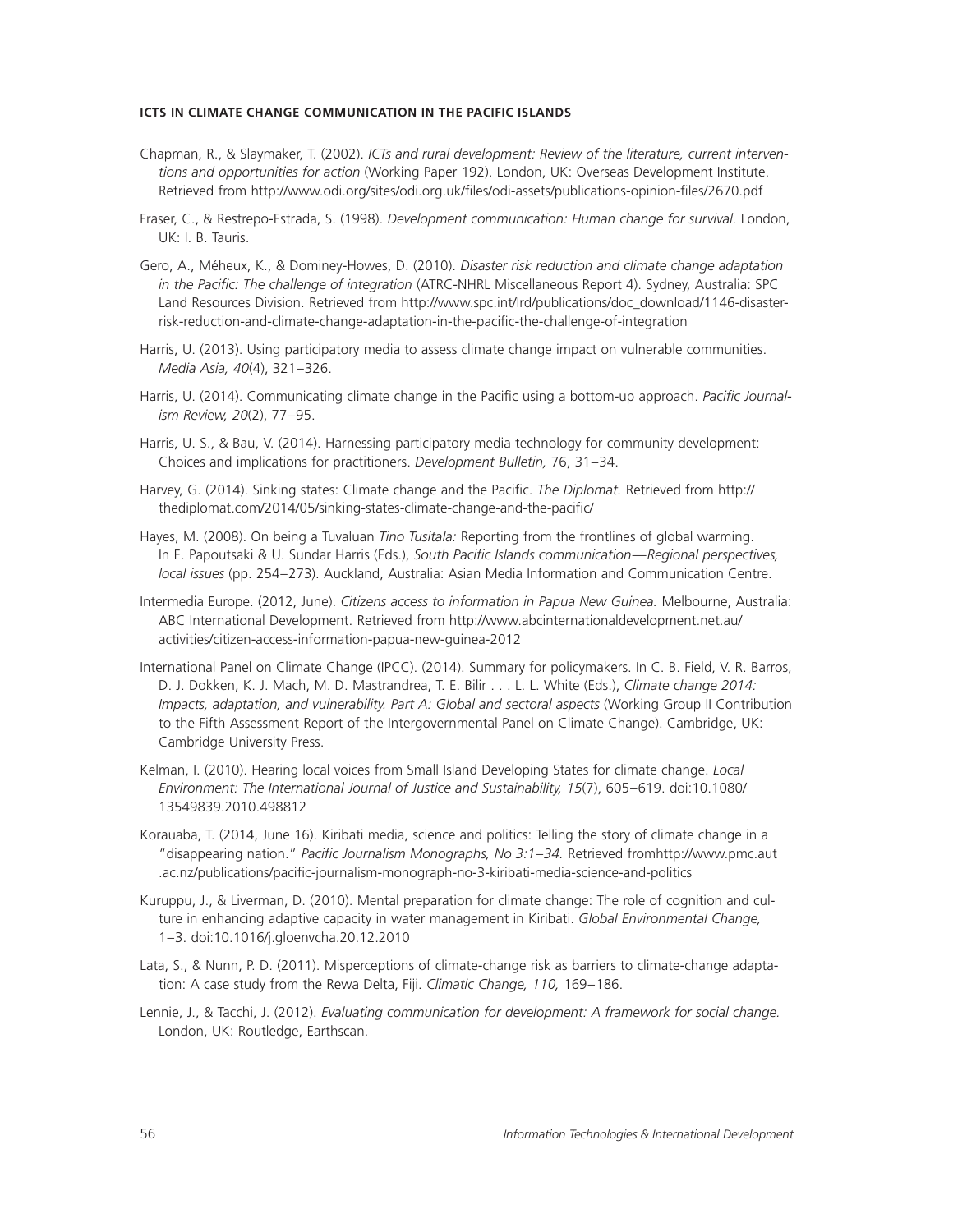- McNamara, K. E. (2008). Pragmatic discourses and alternative resistance. Responses to climate change in the Pacific. *Graduate Journal of Asia-Pacific Studies, 6*(2), 33-54.
- McNamara, K. E., & Gibson, C. (2009). "We do not want to leave our land": Pacific ambassadors at the United Nations resist the category of "climate refugees." *Geoforum, 40,* 475–483.
- Minges, M., & Stork, C. (2015). *Economic and social impact of ICTs in the Pacific*. Sydney, Australia: Pacific Region Infrastructure Facility. Retrieved from http://www.theprif.org/index.php/resources/documentlibrary/121-prif-ict-study-report-2015
- Nunn, P. D. (2009). Responding to the challenges of climate change in the Pacific Islands: Management and technological imperatives. *Climate Research, 40,* 211–231.
- Ospina, A. V., & Heeks, R. (2010). *Unveiling the links between ICTs & climate change in developing countries: A scoping study.* Manchester, UK: University of Manchester, Institute for Development Policy and Management.
- OXFAM. (2015). A question of survival: Why Australia and New Zealand must heed the Pacific's calls for stronger action on climate change (Report for the 46th Pacific Islands Forum Leaders Meeting). Retrieved from http://www.oxfam.org.nz/sites/default/files/reports/2015-86%20Pacific%20Islands%20Forum%20Breifing%20-%20A%20question%20of%20survival\_FA.pdf
- Patel, S. (2006). "Islands of understanding": Environmental journalism in the South Pacific. Pacific Journal*ism Review, 23*(1), 23–43.
- Paton, K., & Fairbairn-Dunlop, P. (2010). Listening to local voices: Tuvaluans respond to climate change. *Local Environment: The International Journal of Justice and Sustainability, 15*(7), 687–698. doi:10.1080/ 13549839.2010.498809
- Sala, S. (2010). *The role of information and communication technologies for community-based adaptation to climate change.* Rome, Italy: Food and Agriculture Organization of the United Nations.
- Secretariat of the Pacific Regional Environment Programme (SPREP). (2013). Climate change SDWG brief. Retrieved from http://www.forumsec.org/resources/uploads/attachments/documents/3- %20Climate%20Change%20SDWG%20Brief%20(8Mar13).docx
- Tacchi, J., Horst, H., Papoutsaki, E., Thomas, V., & Eggins, E. (2013a). *PACMAS state of media and communication regional report 2013.* Melbourne, Australia: PACMAS/ABC International Development. Retrieved from http://www.pacmas.org/profile/pacmas-state-of-media-andcommunication-report-2013/
- Tacchi, J., Horst, H., Papoutsaki, E., Thomas, V., & Eggins, E. (2013b). *PACMAS, Fiji state of media and communication report 2013.* Melbourne, Australia: Pacific Media Assistance Scheme/ABC International Development. Retrieved from http://www.pacmas.org/wp-content/uploads/2013/10/14.-Fiji-PACMAS-Country-Report\_FINAL.pdf
- Tacchi, J., Horst, H., Papoutsaki, E., Thomas, V., & Eggins, E. (2013c). *PACMAS, Kiribati state of media and communication report 2013.* Melbourne, Australia: Pacific Media Assistance Scheme/ABC International Development. Retrieved from http://www.pacmas.org/wp content/uploads/2013/10/01.PACMAS\_Kiribati-Country-Report\_FINAL.pdf/
- Tacchi, J., Horst, H., Papoutsaki, E., Thomas, V., & Eggins, E. (2013d). *PACMAS, Marshall Islands state of me*dia and communication report 2013. Melbourne, Australia: Pacific Media Assistance Scheme/ABC International Development. Retrieved from http://www.pacmas.org/wp-content/uploads/2013/10/04.- PACMAS\_Marshall-Islands-Country-Report\_FINAL.pdf
- Tacchi, J., Horst, H., Papoutsaki, E., Thomas, V., & Eggins, E. (2013e). *PACMAS, Niue state of media and* communication report 2013. Pacific Media Assistance Scheme/ABC International Development. Retrieved from http://www.pacmas.org/wp-content/uploads/2013/10/02.-PACMAS\_Niue-Country-Report\_FINAL.pdf